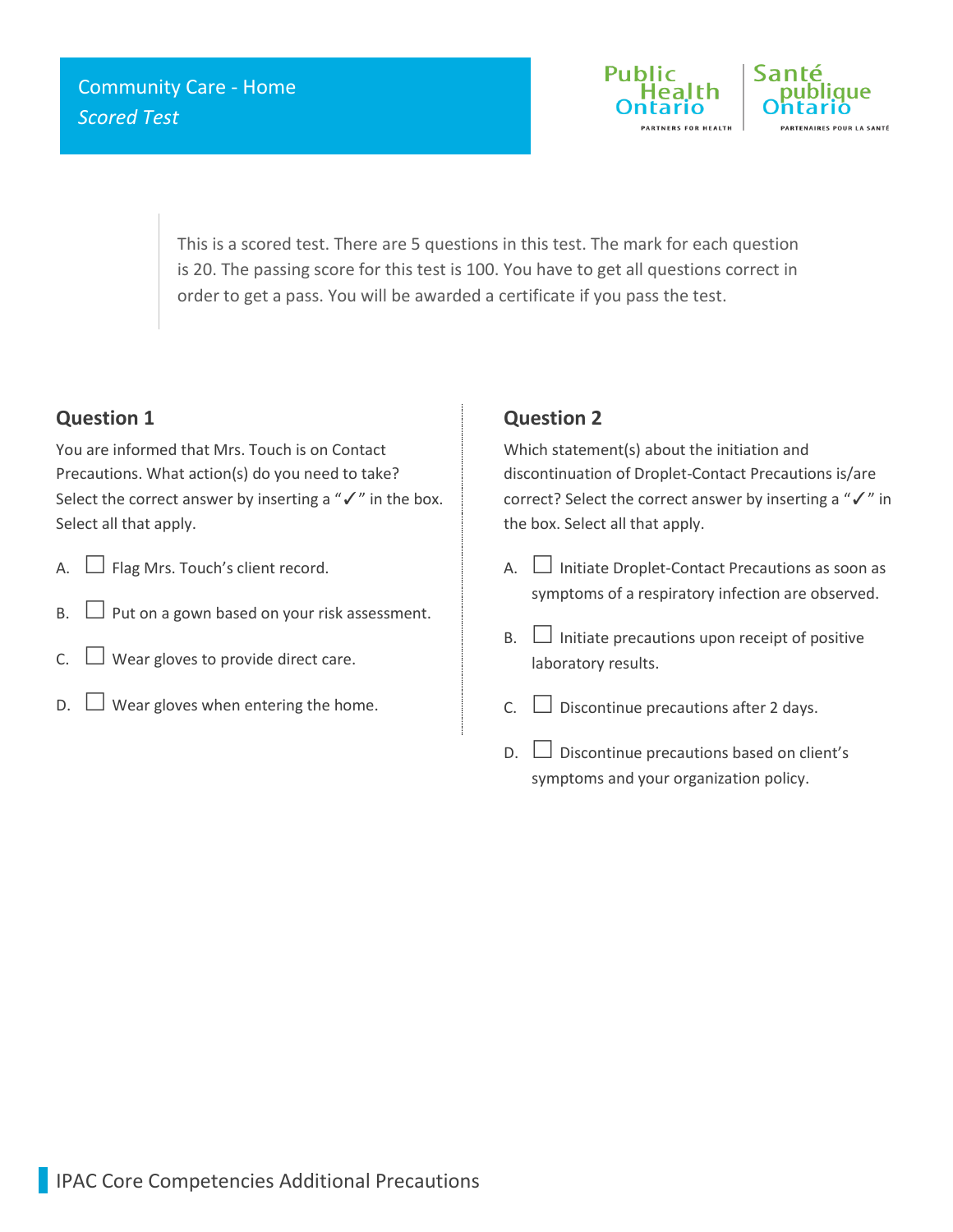

### **Question 3**

Mr. Glum has suddenly developed vomiting and diarrhea. Everybody else in his home has had the same symptoms. Which strategies would help prevent the possible transmission of infectious agents? Insert a "√" to indicate your choice. Select all that apply.

- A.  $\Box$  Use Contact Precautions when providing care for Mr. Glum.
- $B.$   $\Box$  Teach family members how and when to perform hand hygiene.
- C.  $\Box$  Restrict Mr. Glum to his room and ask family members not to go in there.
- $D.$   $\Box$  Arrange to transfer Mr. Glum to the hospital.

#### **Question 4**

You go to Mrs. Star's home to do a dressing. Her chart has been flagged that she is on Droplet-Contact Precautions. What personal protective equipment (PPE) do you need to wear to perform the following tasks? Select the appropriate PPE by inserting a "√".

|                                               | Gown | Gloves | Mask | Eye Protection | No PPE |
|-----------------------------------------------|------|--------|------|----------------|--------|
| Greet Mrs. Star's daughter at the front door. |      |        |      |                |        |
| Sit close to Mrs. Star to do health teaching. |      |        |      |                |        |
| Change Mrs. Star's wound dressing.            |      |        |      |                |        |